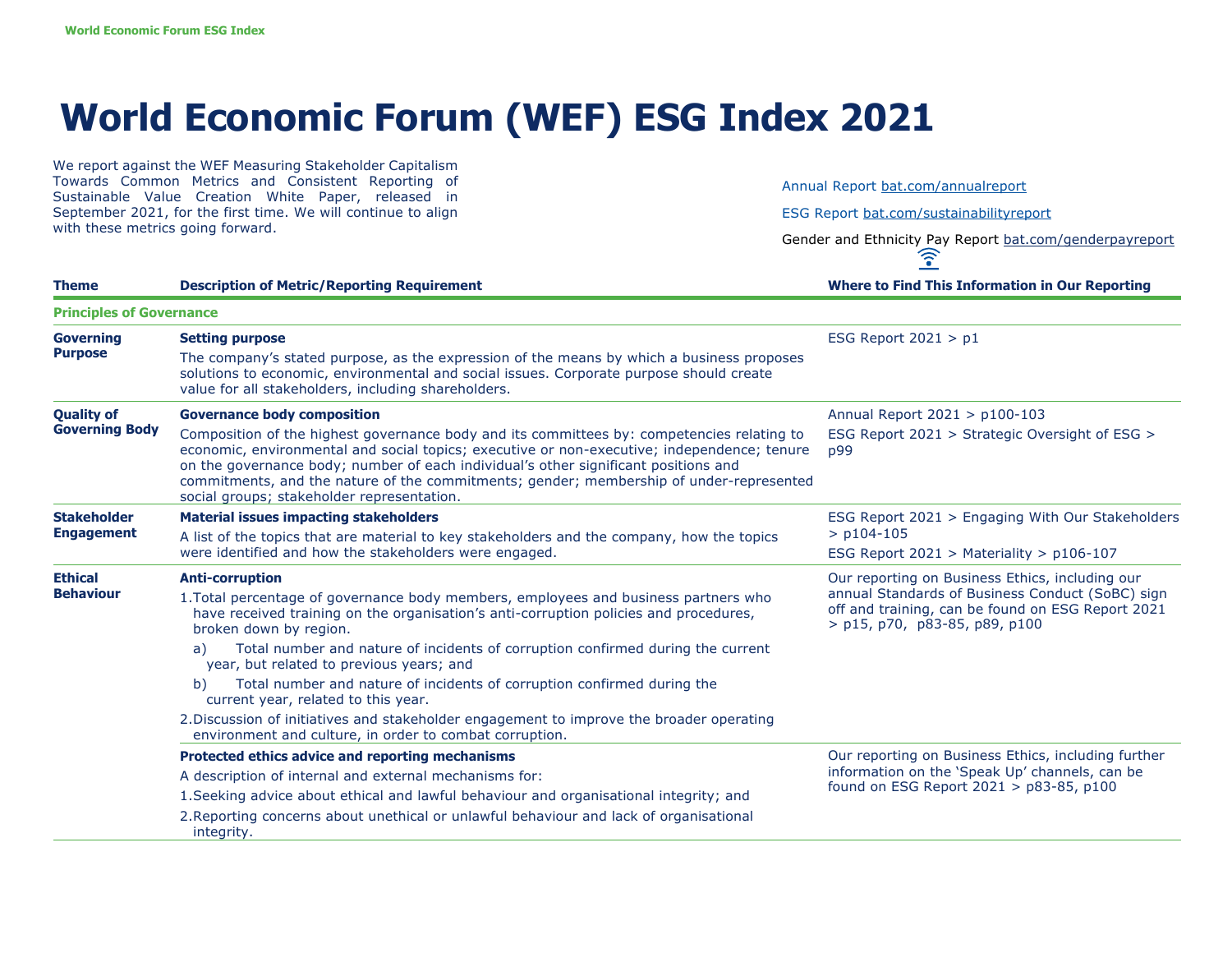| <b>Description of Metric/Reporting Requirement</b>                                                                                                                                                                                                                                                                                                                                                                                                                                                                                                              | <b>Where to Find This Information in Our Reporting</b>                                                                                                                                                                                                   |
|-----------------------------------------------------------------------------------------------------------------------------------------------------------------------------------------------------------------------------------------------------------------------------------------------------------------------------------------------------------------------------------------------------------------------------------------------------------------------------------------------------------------------------------------------------------------|----------------------------------------------------------------------------------------------------------------------------------------------------------------------------------------------------------------------------------------------------------|
| Integrating risk and opportunity into business process<br>Company risk factor and opportunity disclosures that clearly identify the principal material risks<br>and opportunities facing the company specifically (as opposed to generic sector risks), the<br>company appetite in respect of these risks, how these risks and opportunities have moved over<br>time and the response to those changes. These opportunities and risks should integrate<br>material economic, environmental and social issues, including climate change and data<br>stewardship. | Principal Group Risks can be found in our Annual<br>Report 2021 > p92-97                                                                                                                                                                                 |
|                                                                                                                                                                                                                                                                                                                                                                                                                                                                                                                                                                 |                                                                                                                                                                                                                                                          |
| <b>Greenhouse gas (GHG) emissions</b><br>For all relevant GHGs (e.g. carbon dioxide, methane, nitrous oxide, F-gases etc.), report in<br>metric tonnes of carbon dioxide equivalent (tCO <sub>2</sub> e) GHG Protocol Scope 1 and Scope 2<br>emissions.<br>Estimate and report material upstream and downstream (GHG Protocol Scope 3)<br>emissions where appropriate.                                                                                                                                                                                          | ESG Report 2021 > Tackling Climate Change >p39-<br>44<br>ESG Report 2021 > BAT Greenhouse Gas Emissions<br>$>$ $p108$<br>ESG Report $2021 >$ Targets and Metrics $> p110$                                                                                |
| <b>TCFD implementation</b><br>Fully implement the recommendations of the Task Force on Climate-related Financial<br>Disclosures (TCFD). If necessary, disclose a timeline of at most three years for full<br>implementation. Disclose whether you have set, or have committed to set, GHG emissions<br>targets that are in line with the goals of the Paris Agreement<br>- to limit global warming to well below 2°C above pre-industrial levels and pursue efforts to                                                                                          | We have included for the first time, TCFD reporting in<br>our Annual Report 2021 p58-67                                                                                                                                                                  |
| Land use and ecological sensitivity<br>Report the number and area (in hectares) of sites owned, leased or managed in or adjacent to                                                                                                                                                                                                                                                                                                                                                                                                                             | ESG Report 2021 > Biodiversity and Afforestation<br>p53-56<br>ESG Report $2021 >$ Targets and Metrics $> p112$                                                                                                                                           |
| Water consumption and withdrawal in water-stressed areas<br>Report for operations where material: megalitres of water withdrawn, megalitres of water<br>consumed<br>and the percentage of each in regions with high or extremely high baseline water stress,<br>according to WRI Aqueduct water risk atlas tool.                                                                                                                                                                                                                                                | ESG Report 2021 > Water Stewardship > p50-52<br>ESG Report 2021 > Targets and Metrics > p111                                                                                                                                                             |
|                                                                                                                                                                                                                                                                                                                                                                                                                                                                                                                                                                 | limit warming to $1.5^{\circ}$ C - and to achieve net-zero emissions before 2050.<br>protected areas and/or key biodiversity areas.<br>Estimate and report the same information for the full value chain (upstream and<br>downstream) where appropriate. |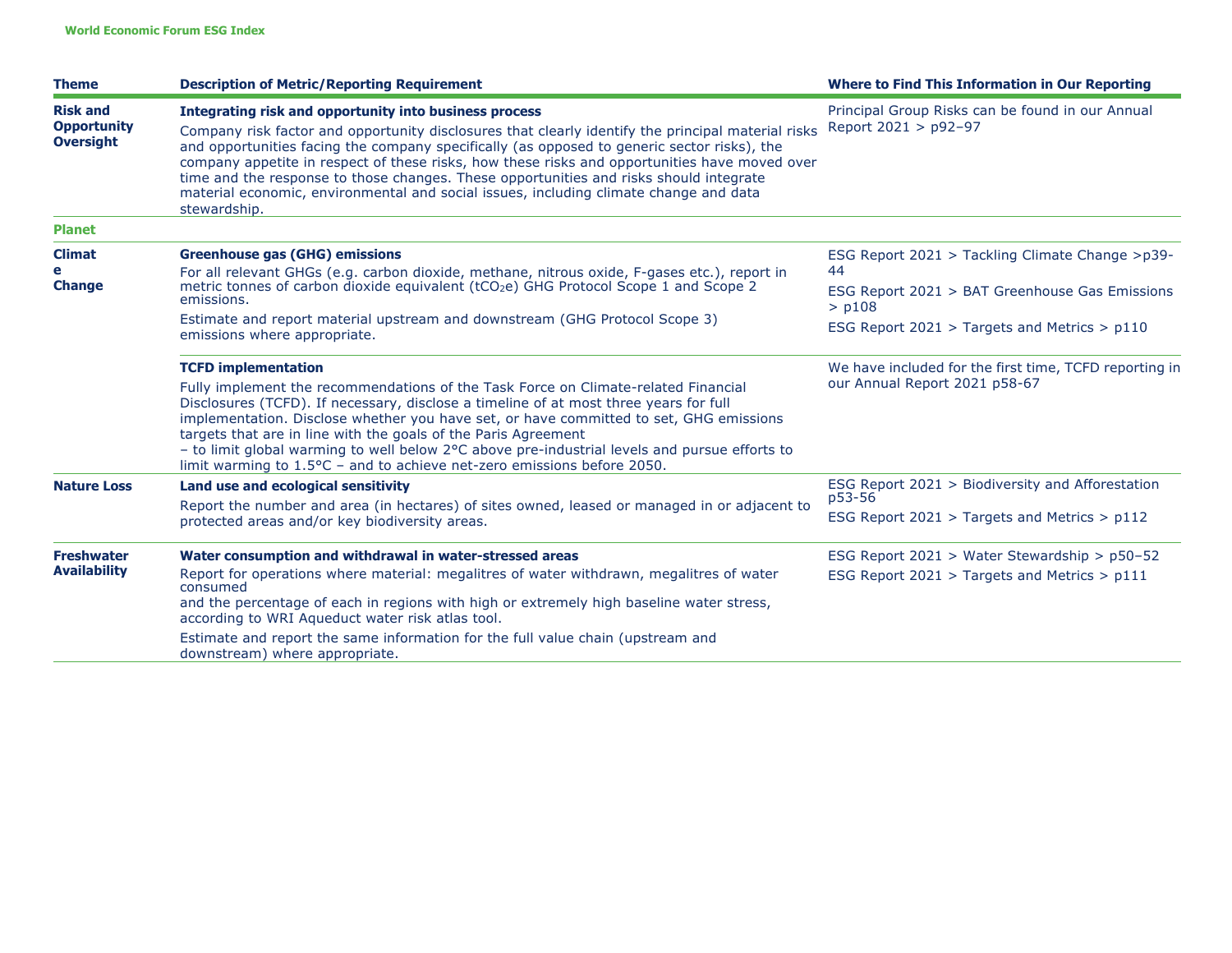| <b>Theme</b>                             | <b>Description of Metric/Reporting Requirement</b>                                                                                                                                                                                                                                                                                                                                                                                                                   | <b>Where to Find This Information in Our Reporting</b>                                                                                                                                                                                                                                                                                            |
|------------------------------------------|----------------------------------------------------------------------------------------------------------------------------------------------------------------------------------------------------------------------------------------------------------------------------------------------------------------------------------------------------------------------------------------------------------------------------------------------------------------------|---------------------------------------------------------------------------------------------------------------------------------------------------------------------------------------------------------------------------------------------------------------------------------------------------------------------------------------------------|
| <b>People</b>                            |                                                                                                                                                                                                                                                                                                                                                                                                                                                                      |                                                                                                                                                                                                                                                                                                                                                   |
| <b>Dignity</b><br>and<br><b>Equality</b> | Diversity and inclusion (%)<br>Percentage of employees per employee category, by age group, gender and other indicators<br>of diversity (e.g. ethnicity).                                                                                                                                                                                                                                                                                                            | ESG Report 2021 > People and Culture > p79<br>Gender & Ethnicity Pay Reporting 2021 > p3, p8,<br>p10, p11<br>Annual Report 2021 > p70                                                                                                                                                                                                             |
|                                          | Pay equality (%)<br>Ratio of the basic salary and remuneration for each employee category by significant locations<br>of operation for priority areas of equality: women to men, minor to major ethnic groups, and<br>other relevant equality areas.                                                                                                                                                                                                                 | Gender & Ethnicity Pay Reporting 2021 > p6-8, P10-<br>11                                                                                                                                                                                                                                                                                          |
|                                          | Wage level (%)<br>Ratios of standard entry level wage by gender compared to local minimum wage.<br>Ratio of the annual total compensation of the CEO to the median of the annual total<br>compensation of all its employees, except the CEO.                                                                                                                                                                                                                         | We currently do not report against this metric in the<br>format required by this Index.                                                                                                                                                                                                                                                           |
|                                          | Risk for incidents of child, forced or compulsory labour<br>An explanation of the operations and suppliers considered to have significant risk for<br>incidents of child labour, forced or compulsory labour. Such risks could emerge in relation<br>to:<br>a)<br>type of operation (such as manufacturing plant) and type of supplier; and<br>countries or geographic areas with operations and suppliers considered at risk.<br>b)                                 | We currently do not report against this metric in the<br>format required by this Index.<br>Our ambitions are for zero child labour and zero<br>forced labour in our tobacco supply chain by 2025.<br>Our reporting on child and forced labour-related<br>risks for our operations and suppliers can be found<br>on p57-70 of our ESG Report 2021. |
| <b>Health</b><br>and Wellbeing           | Health and safety (%)<br>The number and rate of fatalities as a result of work-related injury; high-consequence work-<br>related injuries (excluding fatalities); recordable work-related injuries; main types of work-<br>related injury; and the number of hours worked.<br>An explanation of how the organisation facilitates workers' access to non-occupational medical<br>and healthcare services, and the scope of access provided for employees and workers. | ESG Report 2021 > Health and Safety > p71-73                                                                                                                                                                                                                                                                                                      |
| <b>Skills for the</b><br><b>Future</b>   | Training provided $(\#,\$)$<br>Average hours of training per person that the organisation's employees have undertaken<br>during the reporting period, by gender and employee category (total number of hours of<br>training provided to employees divided by the number of employees).<br>Average training and development expenditure per full-time employee (total cost of<br>training provided to employees divided by the number of employees).                  | We currently do not report against this metric in the<br>format required by this Index.<br>We report against training in the following<br>locations in our ESG Report 2021 > p61,62,65,<br>p75-76                                                                                                                                                 |